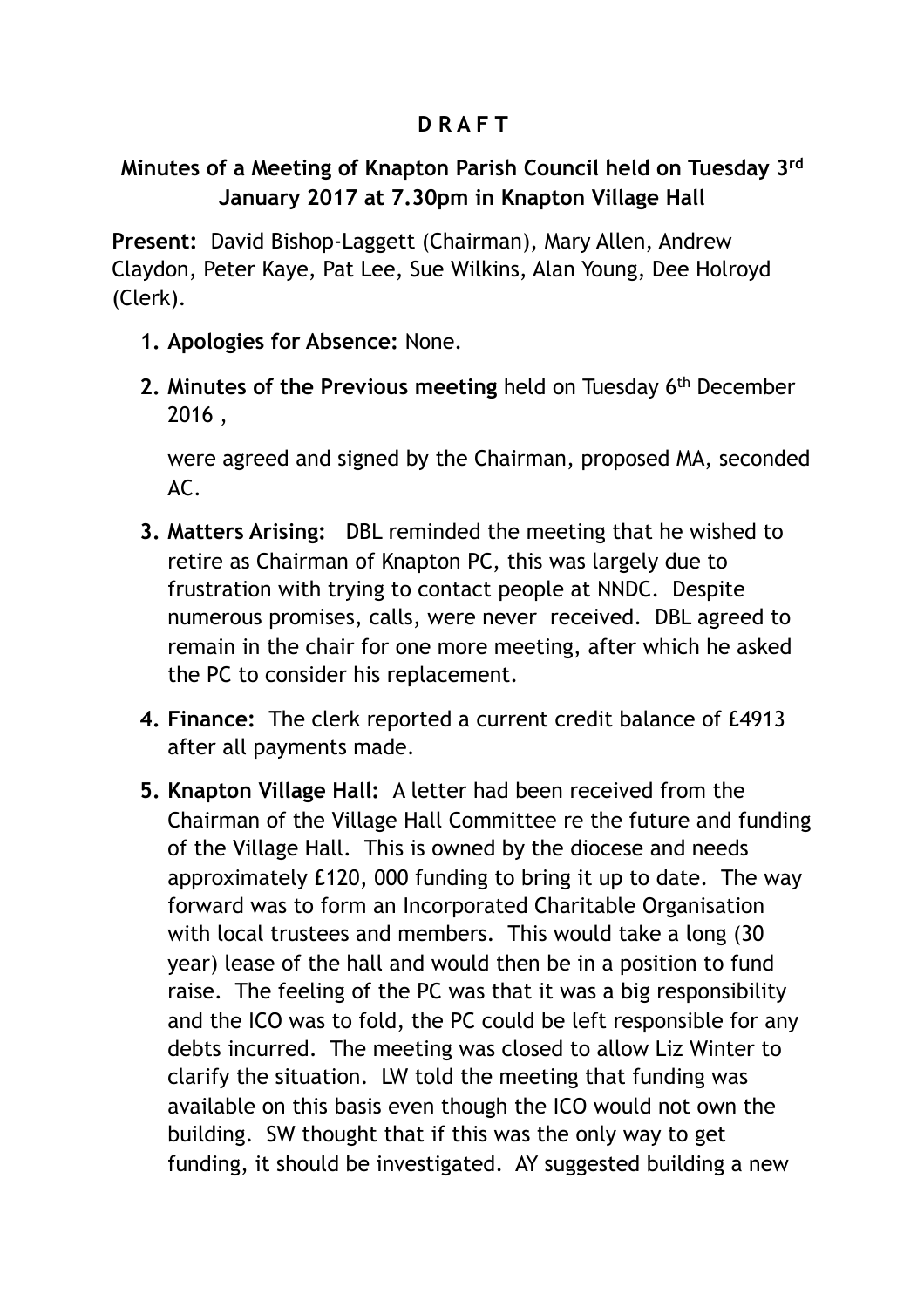village hall on the land owned by the PC and currently used by Madra. A referendum for such a building could be held in the village. Any money raised but not used for this cause would have to go back into the village. MA proposed that Nick Holroyd, Chairman of the Village Hall Committee be invited to attend the February meeting to explain the procedure to the PC.

The meeting remained closed to allow Cllr Wyndom Northam to give his report:

- **6. Parish Council and Planning:** (i) A letter from NNDC outlining changes to the Planning Service in 2017 had been circulated to the PC. (ii) A Planning Application for change of use of the Elephant Barn from a play barn to a house, had been received. The Elephant Barn was a business, employing one local person. It would be preferable to have a continued business use, but failing that, conversion to a house would not affect anyone else, as there were no neighbours.
- **7. Playground Bark:** AY confirmed that he would arrange for this to be delivered as soon as the ground had dried out.
- **8. Correspondence Received:** Correspondence had been received on the Boundaries Review. DH to check exact boundaries on line.
- **9. Any Other Business:** (i) AY had checked the Minutes of "Officers Reports to Development Committee – 23 Jan 2014. This included Knapton –PO/13/1310 – erection of eight dwellings; Land off School Close for Victory Housing Trust. It clearly states in these Minutes the Design and Access Statement " indicates that the area to the west of the site will be gifted to the Parish Council for potential housing development and/ or open space. Three dwellings have been indicated on this area of land, but do not form part of the application". AY suggested that Cllr John Rest should be asked to explain later denial by the NNDC of this Minuted indication of gift of land. (ii) DH to write to Steve White of Highways about water lying in Hall Lane.
- 10. Date of next Meeting: Tuesday 7<sup>th</sup> February.